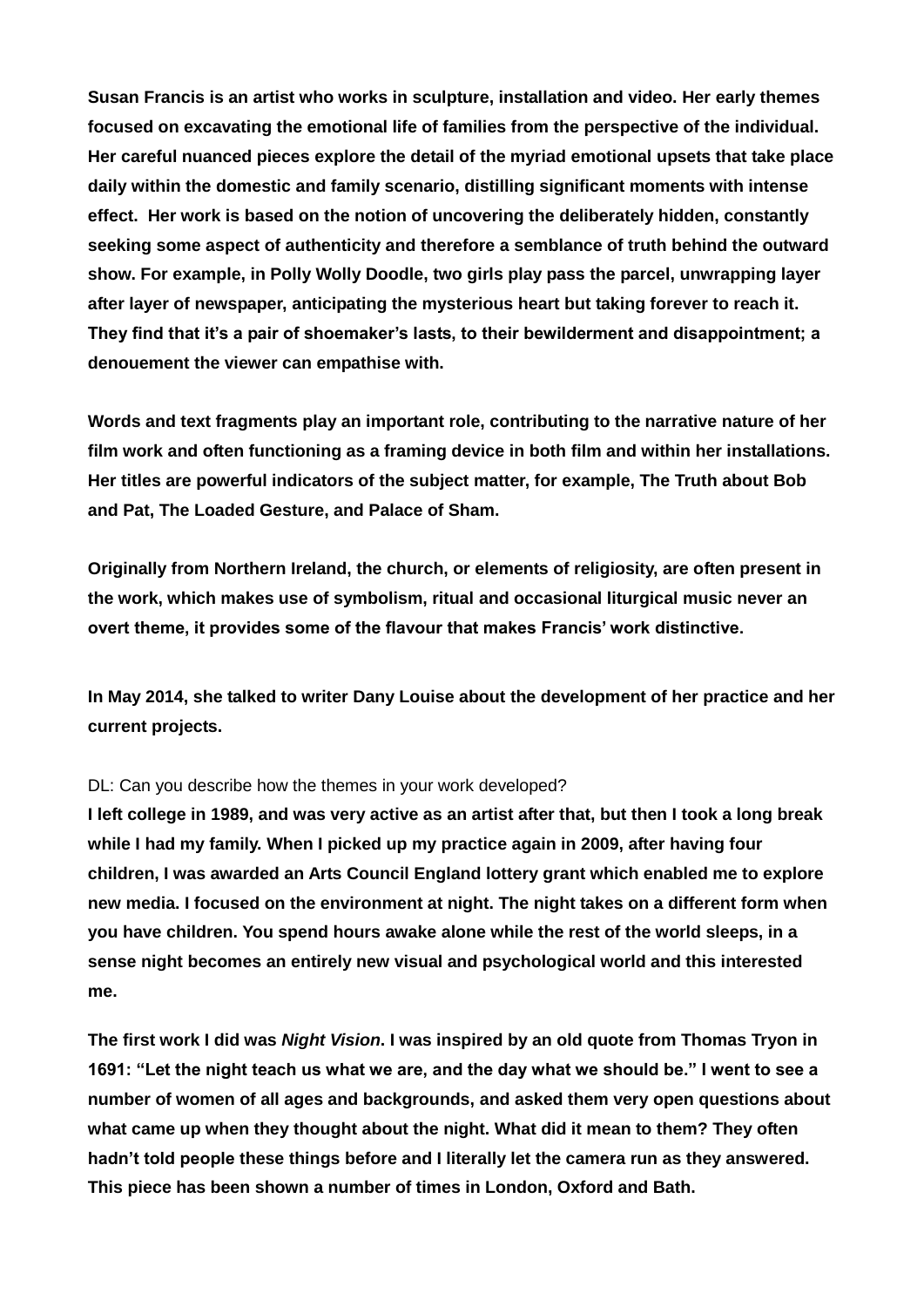**I spent a whole year researching and it was a very rich time. I gained so much from that. It gave me a really solid foundation to move on from. In that period I began to unravel my work and to take it apart. My mother constantly redecorated her house in Northern Ireland and that idea has become a central metaphor of my work; this idea of covering something up with more and more layers. My work is concerned with peeling away those layers to reveal what's underneath, what is hidden by all that covering up. It's the theme that is apparent in everything that I do.**

## DL: What have been your major projects to date?

**Prudence Maltby, a South West based curator, asked me to create a work as part of her "Made to Last" exhibition which was shown in Salisbury Cathedral. That's how** *Polly Wolly Doodle* **came about. Everyone was asked to do something with shoemaker's lasts. The next series of work I made under the thematic umbrella that I called** *The truth about Bob and Pat***. I tend to work under successive themes, with the work almost like the various acts of a play. This began from a brief exchange with a family member and a whispered secret, then various domestic items were drawn into the conversation, such as a latex cast from the artex ceiling above the marital bed, discarded items and dismantled furniture. Ultimately, I was inspired by a violent incident that was subsequently hushed up, to make T***he Loaded Gesture***. In this work, a tiny dolls hand is raised on the tip of a pin. She is pointing an accusatory finger which the viewer glimpses it through a spectacle lens.**

DL: You've been seeing increasing interest about your work. How has this trajectory happened? **Curators do contact me and invite me to make work. Helen Sloan who was curator at SCAN has taken an interest and makes studio visits every now and then. An a-n bursary award enabled me to have two mentoring sessions with Judy Adams, the curator of the 2013 ArtSouth public realm works. The art scene is a small world built on relationships, and a lot of the organisations I have worked with have common people and threads. Invitations have led from one exhibition to another.**

**I'm very particular about where I exhibit and I seek out spaces that particularly interest me. Shortly after it was made, I was invited to show** *Night Vision* **in Oxford as part of** *Invasion of Privacy* **curated by Gabriel D'Angel who has done some interesting work with her project Not Famous Yet . I then had a great opportunity to show at** *Wunderland* **in tactileBOSCH in Cardiff in 2011, an enormous rambling falling down warehouse. I love the energy of showing in alternative spaces and I like the artists that this enables you up to show with. Space is often very much part of my installation work and video work. The right space really adds so much to the atmosphere I'm creating.**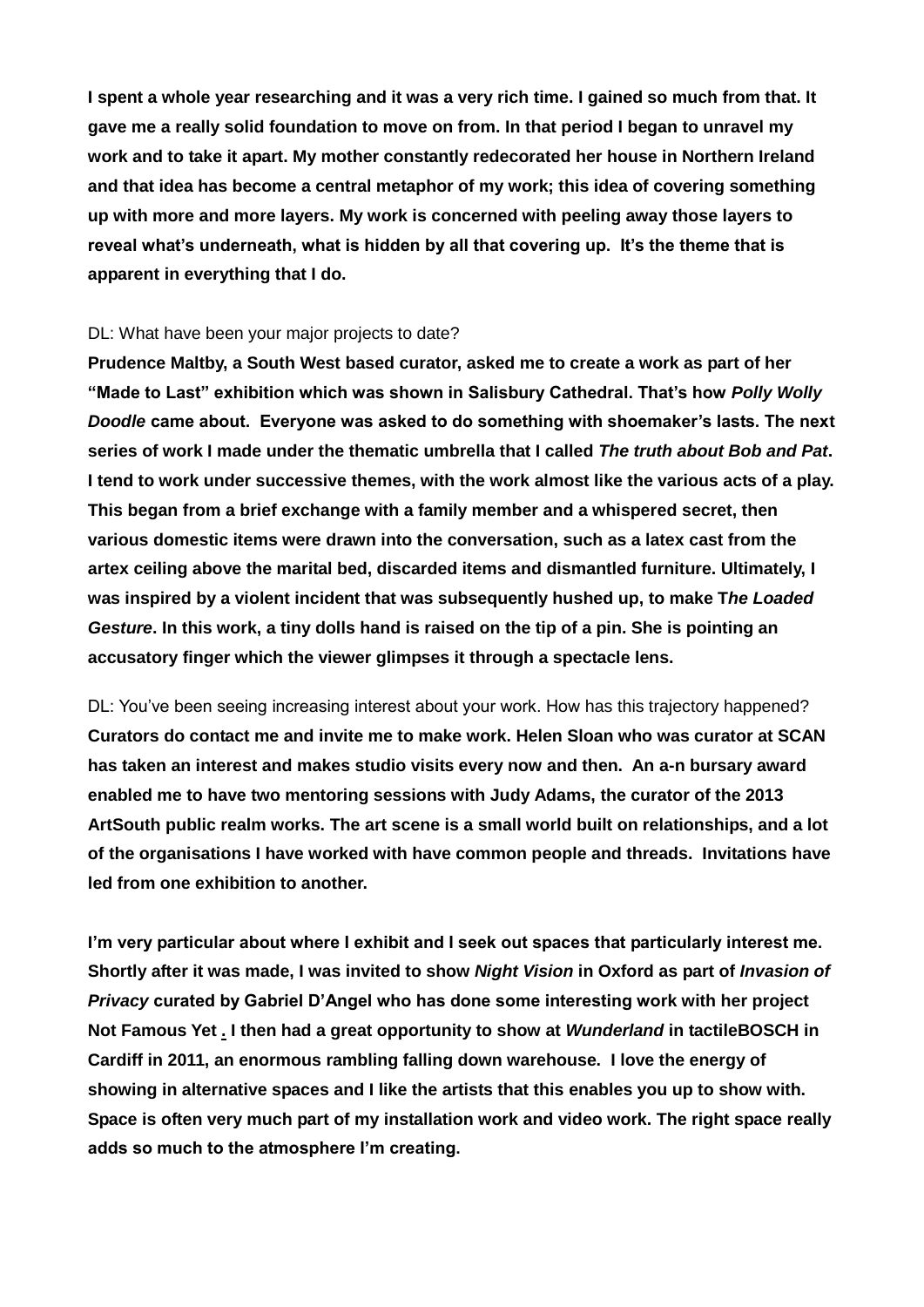DL: There are strong emotional elements to your work, for example, addressing the dilemmas and changes associated with aging parents, as you do in your film *My Fathers House*. It's quite brave to put overtly emotional work out in our fairly macho society. How do you find that this aspect is received?

**My work does deal with psychological and emotional nuance which is often associated with women in our culture. I also make work that is 'in the first person' and I think the key challenge for me is to bring an audience into the same place that I'm in. It's an indicator of the success of the work if I can do that. I'm not sure that it is necessarily a gender-based thing though.**

DL: You're at a pivotal moment in your career and artistic development right now, with two big projects underway. Can you tell us about your World War 1 centenary commission, your film *Experimental Ground*?

*Experimental Ground* **came about through an invitation from Prudence Maltby to myself and the artist Henny Burnett. Prudence is curating** *Cicatrix* **, a project that is part of the World War One commemoration, funded by Arts Council England. She's from Zimbabwe and I'm from Belfast, so neither of us are strangers to military presence. The word "cicatrix" is based on the Latin for scar, and it refers to the scar left by a healed wound, be that physical, environmental or psychological. I live on the edge of Salisbury Plain and there is a lot of Ministry of Defence land near here. I was fascinated by the chance to get into the Porton Down military establishment which is on the Plain. I had no idea what it contained when I started, but the making of** *Experimental Ground* **has been based around it. It touches on some dark areas on what was the rather chequered and somewhat painful past, but without shining a direct light on it. It's been a massive experience.** 

DL: So with this project, you are moving away from the domestic sphere into much broader universal themes?

**Yes, it's very much about being outside the glass case looking in, but on a grand scale. Ministry of Defence establishments are by their definition secretive and hidden, and it very much fitted into this ongoing theme of my work. I went to see what I could reveal, what I could peel back, but there were lots of constraints. I think that what I wasn't allowed to see is as important as what I was allowed to see. The finished piece is constructed from moments and instances that are juxtaposed together. There is a sense of ominousness in the film.**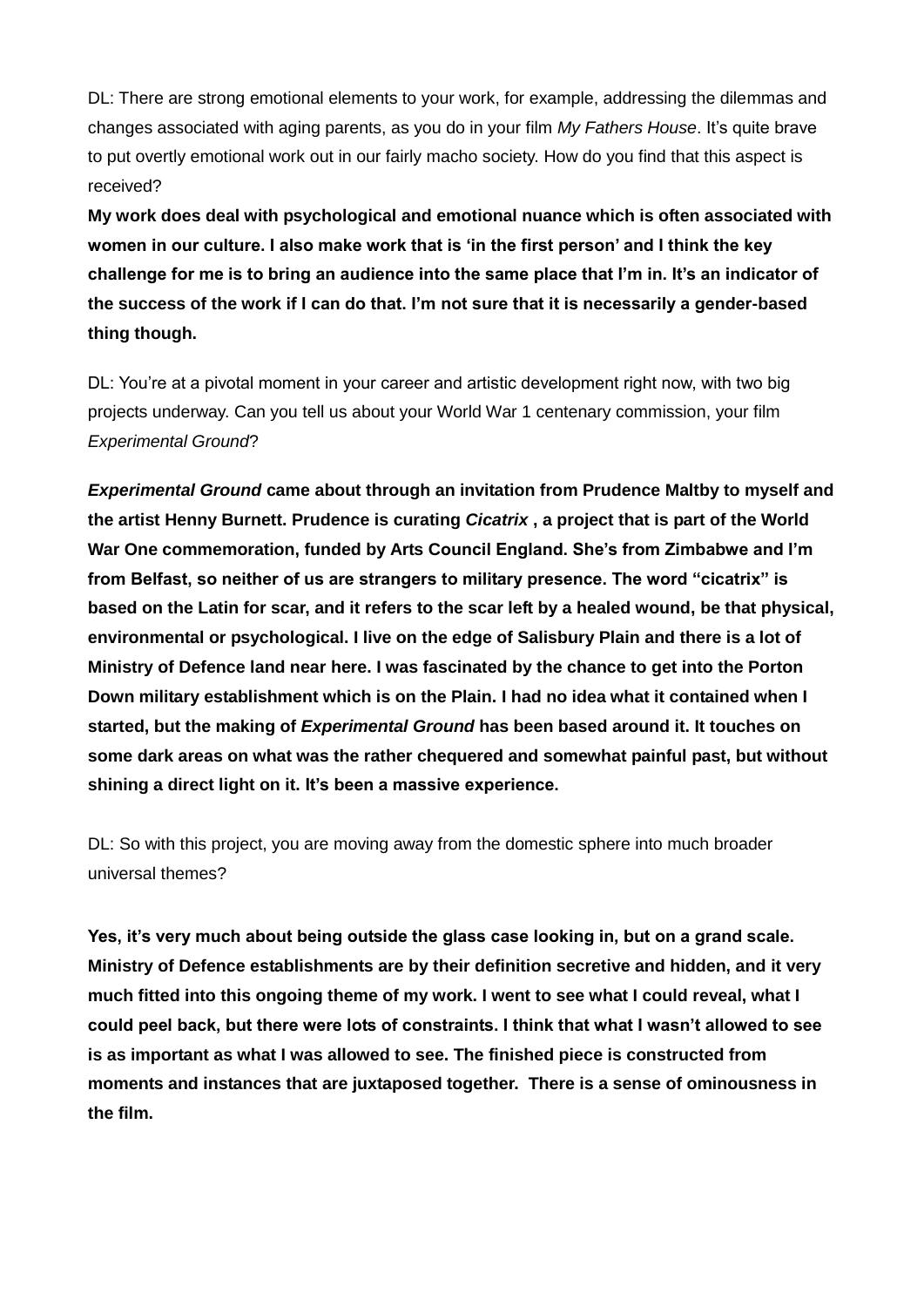DL: There seems to be a lot of symbolism in *Experimental Ground*, for example, the tragic masked and white suited figure alone in the field. It's a very powerful image. What did you want to convey with this?

**People use masks for protection, and this figure is referencing the use of chlorine gas as a weapon of war, and also referencing the chemical experiments that took place on Salisbury Plain. People did die and locals have many memories of what was a troubled time in its history. There is also an abandoned village on the Plain, called Imber - the military told people to pack and leave during the Second World War and then didn't allow them back. So it's also again about covering up.**

DL: There seems to be a critical element about the Porton Down defence establishment. Did you intend that?

**I didn't want to be condemning but there are always questionable elements to the work of any nation's military. At the end of the film, where the lighter sounds come in, I'm purposely suggesting "this era is in the past, and we are now in the present" but in all honesty, there will always be questions. I've avoided dealing with any actual incidents.** 

DL: What is your view of the ethical issues of working with the Ministry of Defence?

**It is really difficult and maybe I went into it naively. It raised a lot of ethical issues – how do you reference World War One without glorifying it but still honouring those whose lives were lost? You have to deal with the subject of death somehow, there's no avoiding it. I also didn't want to repeat what other artists were saying in their works. The terms I was given by the military were very constraining, although in the end I think those constraints worked in my favour. I was given a lot of training before I was allowed to access some parts of the Plain. But in the end, my access to the Plain was withdrawn because someone was concerned that I wouldn't show the military in a good light.** 

DL: There's a strong ecological theme in *Experimental Ground*. What did you want to draw attention to?

**There are juniper bushes scattered around like skeletons. They were the first things I noticed when I moved here because they have really weird sculptural shapes. Their existence has been altered by the cordoning off of that land. The scientists did try their hardest to re-propagate them, but it hasn't worked.**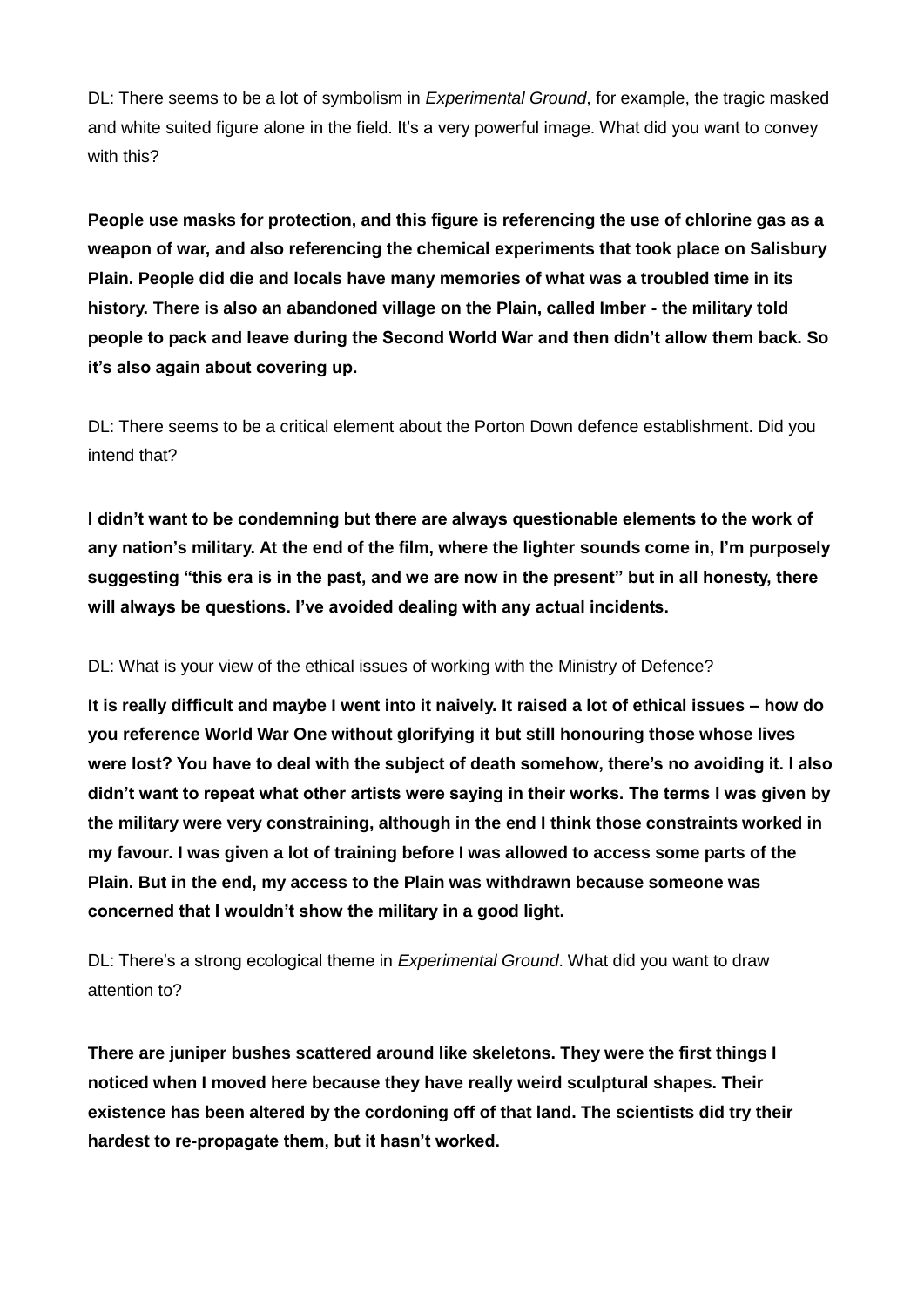DL: You often use fragments of text in your work, and *Experimental Ground* has a verbal soundtrack in places. In a way, the words simplify the many layers of the visual and abstract aural information. Is there a tension, do you think, in your powerful use of visual and aural languages with your use of the written word?

**One of things I did find difficult with this film is that I had a certain duty to the audience, which was to be accessible, because of where the film was going to be shown, and the people who would come to see it. With the objects and installations I make, there is a constant tussle about whether to include text or not. It's always a real struggle with what to use, and how to use it, because its so powerful once you use it. That's part of finding the balance in a work, feeling for the timing and the spaces, the right rhythm, deciding what to leave out and what to put in. When you get it right you know instantly.**

DL: You're working on another major project, that you've called *Stranger is Typing – the Search for Nenny.* It sounds multi-layered and ambitious – how did this project come about?

**This project started because I had an interest in isolation, and you access the online world by yourself. I began to look at the spam emails I was being sent. They are mostly ridiculous with their promises of lasting relationships or failsafe business opportunities. One of the spam emails was by someone claiming to be Mrs Nenny William. She was dying and wanted to leave her money to someone who would spend it on the church and Christian causes. It was important that the figure was claiming great religiosity. The powerful hold of religion and what it makes people do is a background theme in lots of my work.**

**Anyway, I went online to look for this woman, and in doing so had conversations with complete strangers about looking for her and about issues of trust. It was quite dangerous. You don't know where it's going to lead when you have that online conversation and start to make a tenuous relationship, however guarded. You mix a bit of truth into your interactions and then sometimes they get too close to home. I'm very aware that at times while working with the sordid, or the empty and mundane, it's possible to extract a certain poetry which borders on beauty, but which also presents complex and troublesome questions.**

DL: Did you find her?

## **I found people claiming to be her!**

DL: How are you approaching making sense of all this research? What form will the work take?